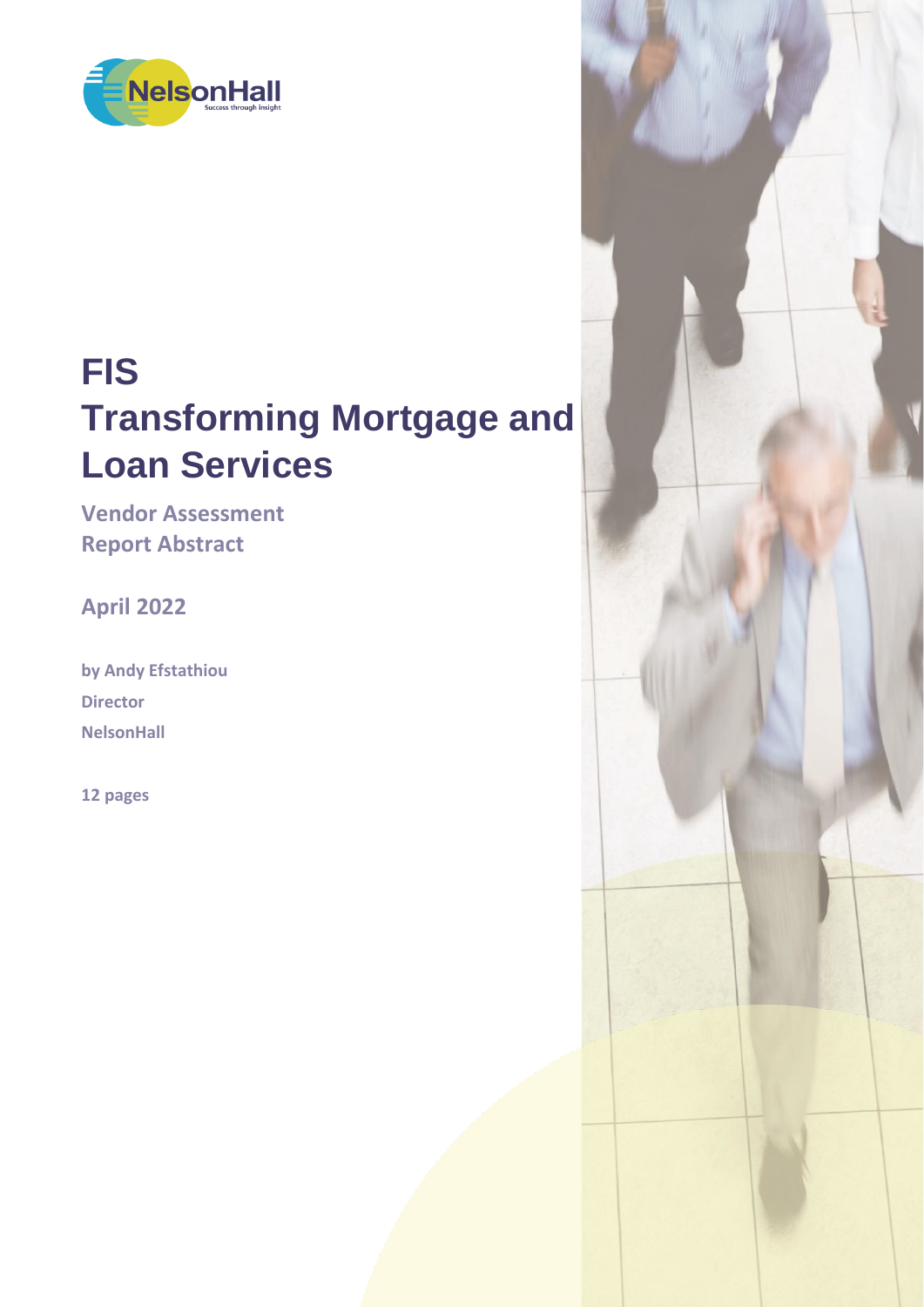



### **Who Is This Vendor Assessment For?**

NelsonHall's 'Transforming Mortgage & Loan Services' Vendor Assessment for FIS is a comprehensive assessment of FIS's lending industry digital services offerings and capabilities designed for:

- Sourcing managers monitoring the capabilities of existing suppliers of M&L processes and identifying vendor suitability for M&L services RFPs
- Vendor marketing, sales, and business managers looking to benchmark themselves against their peers
- Financial analysts and investors specializing in the support services sector.



# **Key Findings & Highlights**

FIS started providing solutions to lenders at its founding in 1968. It began delivering BPS services to lenders in 2001. The first BPS engagement was for a major insurer setting up a consumer auto loan business. FIS' first lending BPS services were loan administration services. Commercial lending services started in 2015 when FIS acquired Sungard. Sungard provided solutions and services for wholesale financial services institutions.

Over the past two years, FIS has been adding solution partners for modules to allow clients a greater choice in solution functionality and speed migration to the cloud. In 2021, FIS partnered with Telrock to employ Telrock's cloud-based collections solution in its Modern Banking Platform. It is currently working on adding a partnership with a vendor of a loan origination module. FIS will continue forming partnerships with ISVs for solutions that can be integrated into its platforms.

## **Scope of the Report**

The report provides a comprehensive and objective analysis of M&L services offerings, capabilities, and market and financial strength, including:

- Identification of the company's strategy, emphases and new developments
- Analysis of the company's strengths, weaknesses and outlook
- Revenue estimates
- Analysis of the profile of the company's customer base including the company's targeting strategy and examples of current contracts
- Analysis of the company's offerings and key service components
- Analysis of the company's delivery organization including the location of delivery locations.